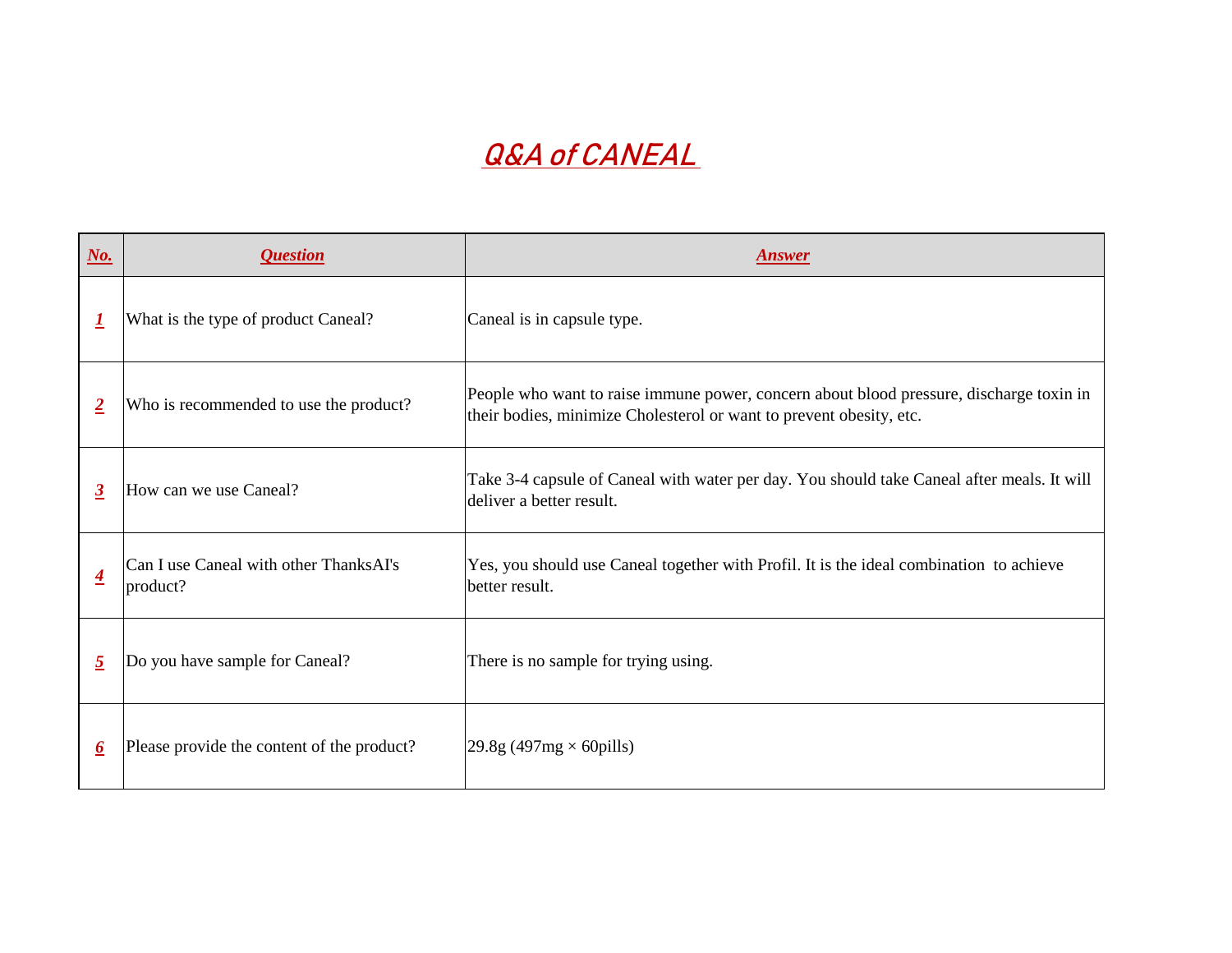| $\boldsymbol{7}$                     | How much protein is 1 capsule of Caneal?                                              | 0,16g.                                                                                                                                     |
|--------------------------------------|---------------------------------------------------------------------------------------|--------------------------------------------------------------------------------------------------------------------------------------------|
| $\underline{\underline{\mathbf{8}}}$ | Do not store in a place with high temperature<br>and humidity, under direct sunlight. | 0,24g.                                                                                                                                     |
| $\overline{\mathbf{9}}$              | What is the main ingredient of Caneal?                                                | There are 4 main ingredients: Chitin, Chitos<br>oligosaccharide                                                                            |
| <u> 10</u>                           | What are Chitin oligosaccharide and Chitosan<br>oligosaccharide?                      | Chitin oligosaccharide and Chitosan oligosa<br>ingredients produced from a chemical that c<br>from the shells of crustaceans such as crabs |
| $\boldsymbol{\underline{H}}$         | What are the main advantages of Caneal?                                               | • Prevention of various diseases including<br>detox, anti-aging.<br>• Helping keep your body beautiful, health                             |
| <u> 12</u>                           | What is Caneal's reservation method?                                                  | Do not store in a place with high temperature                                                                                              |

sa, Chitin oligosaccharide and Chitosan

accharide—two similar, highly absorptive contributes toward good health that is extracted and shrimps.

cancer and have main role in skin regeneration,

iy and youthful from the inside out.

re and humidity or under direct sunlight.